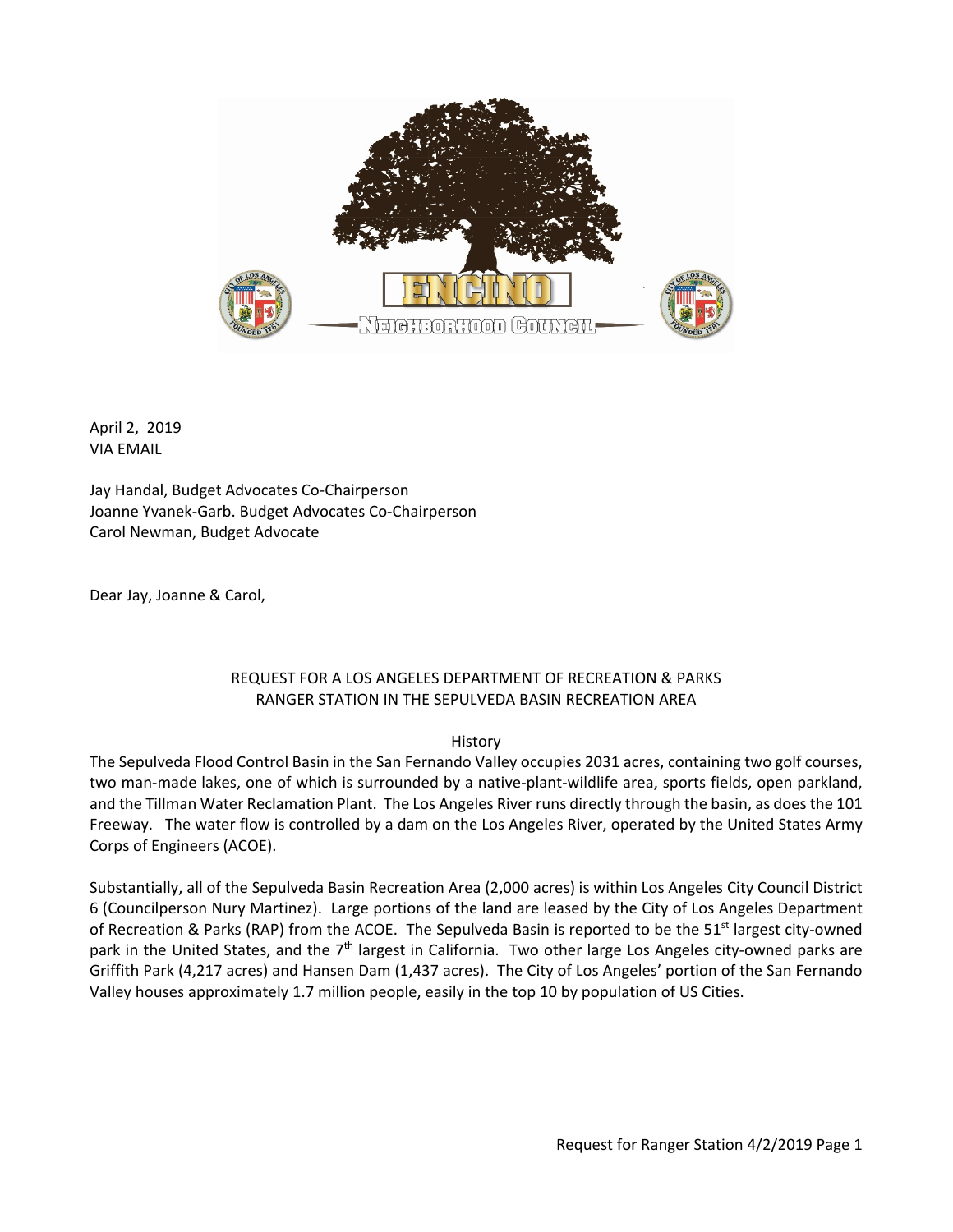Law enforcement in the Sepulveda Basin falls largely upon the City of Los Angeles Park Rangers, and the Los Angeles Police Department in cases of emergency. According to the RAP website "The mission of the City of Los Angeles Park Ranger Division is to enrich the lives of the residents of Los Angeles by providing safe, welcoming parks and recreation facilities for people of all ages to play, learn, contemplate, build a sense of community, and be good stewards of our environment. Park Rangers, through careful efforts, protect those who are using parks and protect park resources so that future generations may enjoy them."

Park Rangers currently only provide service to Griffith Park, Runyon Canyon, Elysian Park, Hansen Dam, Debs Park, and the Harbor Regional Recreation Area. "

That said, Park Rangers have been as responsive as possible to requests for assistance. The problem is that deployment from Hansen Dam or Griffith Park can take an extraordinary amount of time. There have been, and continue to be, persistent issues with bad and potentially criminal behavior in the Sepulveda Basin, especially in the wildlife and lake areas. These include illegal fishing, hunting, disturbing animals and plants by bringing dogs and bicycles into restricted areas, alcohol and drug use. The situation is further complicated by large and pervasive homeless encampments in various areas of the Sepulveda Basin and in other parks throughout the San Fernando Valley.

The resources of RAP, including the Ranger Division, were severely curtailed during the "Great Recession" of 2008. Further, the City of Los Angeles General Services Police, which were largely responsible for enforcement in the city parks, were eliminated in 2012‐2013 and folded into the Los Angeles Police Department with apparently no clear plan as to how to handle enforcement in the parks.

## Request for a RAP Ranger Station in the Sepulveda Basin

The Encino and Lake Balboa Neighborhood Councils jointly share representation of the Sepulveda Basin Recreation Area. Both councils have been involved for many years in attempting to get better law and fish and game enforcement in the Sepulveda Basin, especially in the wildlife and lake areas. Both Neighborhood councils are represented on the Sepulveda Basin Wildlife Areas Steering Committee (SBWASC), a consortium of organizations which were instrumental in development of the wildlife areas of the basin. A very brief review of the minutes of the SBWASC indicates multiple requests, going back many years, to the Los Angeles City Council and Mayor's office for a dedicated ranger station in the Sepulveda Basin. At the January 26, 2016 meeting, councilmember Paul Koretz noted that he was not aware that the Basin did not have a ranger, that the city of Los Angeles was slowly restoring the 5,000 personnel laid off during the Great Recession and that he would advocate for a Sepulveda Basin Ranger as part of his budget request.

The Sepulveda Basin is a unique area which deserves consistent ranger presence to both enforce rules, protect recreating families, and to educate park users. Further, having a RAP Ranger Station in the Sepulveda Basin would provide a base for responding more quickly to issues that arise in other City of Los Angeles Parks in the south San Fernando Valley (for example, Reseda Park).

The Neighborhood Councils were in part formed in response to the attempt by the San Fernando Valley to secede from the City of Los Angeles. A significant reason for the secession movement was an inequitable distribution of city resources to the San Fernando Valley. A major obligation of each Neighborhood Council is to advocate for its area, and to ensure that it receives a fair share of City of Los Angeles funding and resources. The Sepulveda Basin is a very large park in a very populated urban area. The park, its neighbors, and park users should receive a fair share of city services.